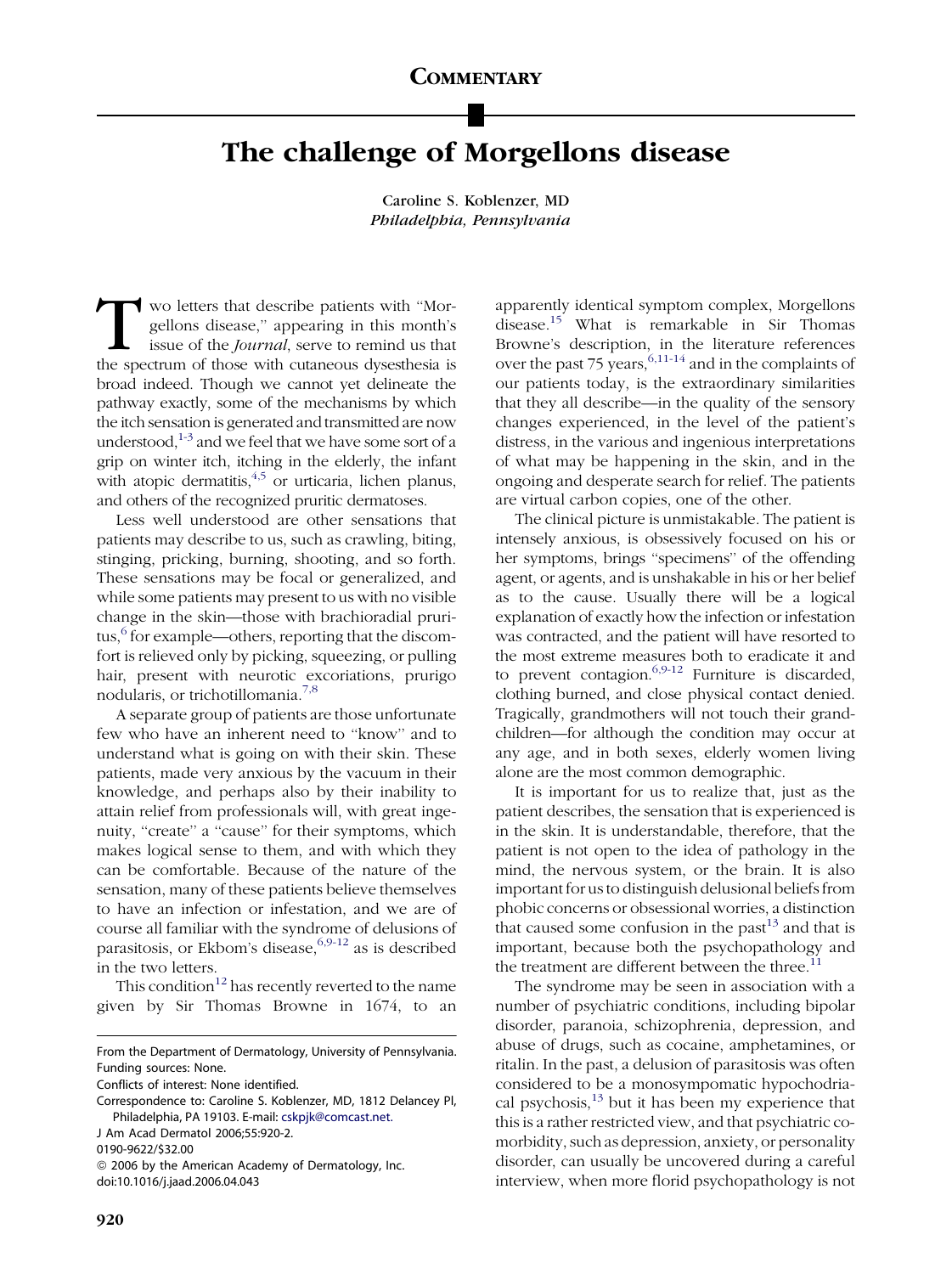<span id="page-1-0"></span>evident. The syndrome has also been reported in association with a number of medical conditions that are characterized by itching, such as renal disease, malignant lymphoma, hepatic disease, etc. $6,11$ 

Today, the informed dermatologist may be anywhere from doctor number five to number ten or more in this patient's search for relief, and the patient will, in the interim, have raised both heaven and hell in a frantic attempt to solve the problem that has literally taken over his or her life. Today, the internet further complicates an already difficult situation, as we see in the two letters in this Journal, as our patients share every facet of their condition, every theory as to cause, and every attempt at relief, however far-fetched, with their fellow sufferers.

This sharing, and a tremendous amount of suffering, have given rise to the formation of ''The Morgellons Research Foundation,'' an organization devoted to ''researching an emerging infectious dis-ease,"<sup>[16](#page-2-0)</sup> with a medical board that boasts five MDs and an RN. Interestingly, none are dermatologists. An internet search for ''bugs in the skin'' will bring one to the Foundation's Web site,<sup>[16](#page-2-0)</sup> and as Murase et  $al<sup>17</sup>$  $al<sup>17</sup>$  $al<sup>17</sup>$ point out, the information therein may be very misleading to someone who suffers from delusions of parasitosis. One reads of cellulose fibers, fibers with "autofluorescence," fuzz balls, specks, granules, strongyloides stercoralis, cryptococcus neoformans, "alternative cellular energy pigments," and various types of bacteria for which potent antibiotics are prescribed, in the ever broadening spectrum of possible ''pathogens.'' In no case does one read of positive confirmatory tests, though many tests are undertaken. As Murase et al $17$  note, one also reads of numerous associated medical and psychiatric disorders that are attributed to, rather than co-existent with, or causative of the distressing symptoms. Frustration is extreme and suicidality is not unknown.

Clearly, as more and more of our patients discover this site, there will be an ever greater waste of valuable time and resources on fruitless research into fibers, fluffs, irrelevant bacteria, and innocuous worms and insects.<sup>[17](#page-2-0)</sup> It behooves us, therefore, as dermatologists, not only to be aware of this phenomenon, but also each to develop an effective way to work with these patients, and so enable the patients to be able to accept one of the medications that we know to be effective. This is a challenge indeed—so often the patient, feeling ''brushed off'' or not understood, simply does not follow through either with medication or with psychiatric referral.

If one is to succeed in helping these patients, it is important that one acknowledge to the patient that what the patient describes is exactly what that patient is experiencing. One can then empathize, as did

Murase et al, with the patient's pain and discomfort, their anger and frustration with dismissive doctors, and the devastating changes wrought by the condition in the patient's life, and so develop a therapeutic relationship. With regard to causation, Morgellons disease may be an acceptable appellation, but it may also be that the touted ''mysteries'' of this disease only prove stimulus for further research by the patient. So, perhaps without going too far into the difference between a disease with a definite cause and a syndrome that may have different ones, it may be reasonable for us to refer to the symptom complex in question as ''Morgellans syndrome'' rather than disease.

My own approach has been to explain to the patient that from my examination, biopsy, and tests, I have been unable to find evidence to support any of the possible causes put forth by either the patient or the Web site, though I in no way doubt the patient's experience. I explain that though we cannot explain exactly what is going on, we believe that, in part, certain neuropeptides are involved. This then opens the way either to refer the patient to a psychiatrist with whom one can work—as someone familiar with these specialized pathways—or to prescribe appropriate medication oneself. It is very important also, I believe, to pay attention to the skin in a positive way, with baths, emollients, and the like. Of the psychotropics, I still find that pimozide, in a dose of anywhere from 0.5 mg to 2 mg once daily, works more quickly and more reliably than others of the atypical antipsychotics, perhaps because of its known action on opioid pathways,  $6,10$  although risperidone and aripiprazole are also reportedly effective.<sup>18,19</sup> It is very important to tell the patient at the outset that medication may be needed for months to years, and to stress the need not to discontinue, unilaterally—so often once control has been lost, it is hard to regain it. Coexisting psychomorbidities such as anxiety and depression must also be addressed.

Although it is clear that one must always keep an open mind, it would seem to me to be appropriate for the treating physician to wait until the tried and true drugs, such as those mentioned above, prescribed in an adequate dose, and for an adequate period of time, have failed in a particular case, before one becomes too involved in ascribing a pathogenic function to cellulose fibers and the like, as is cur-rently being suggested.<sup>[20](#page-2-0)</sup>

## **REFERENCES**

- 1. Greaves MW, Khalifa N. Itch: more than skin deep. Int Arch Allergy Immunol 2004;135:166-72.
- 2. Ward JR, Bernhard JD. Willan's itch and other causes of pruritus in the elderly. Int J Dermatol 2005;44:267-73.
- 3. Schmeltz M, Handwerker HO. Neurophysiologic basis of itch. In: Yosipovitch G, Greaves MW, Fleischer AB, McGlone F,